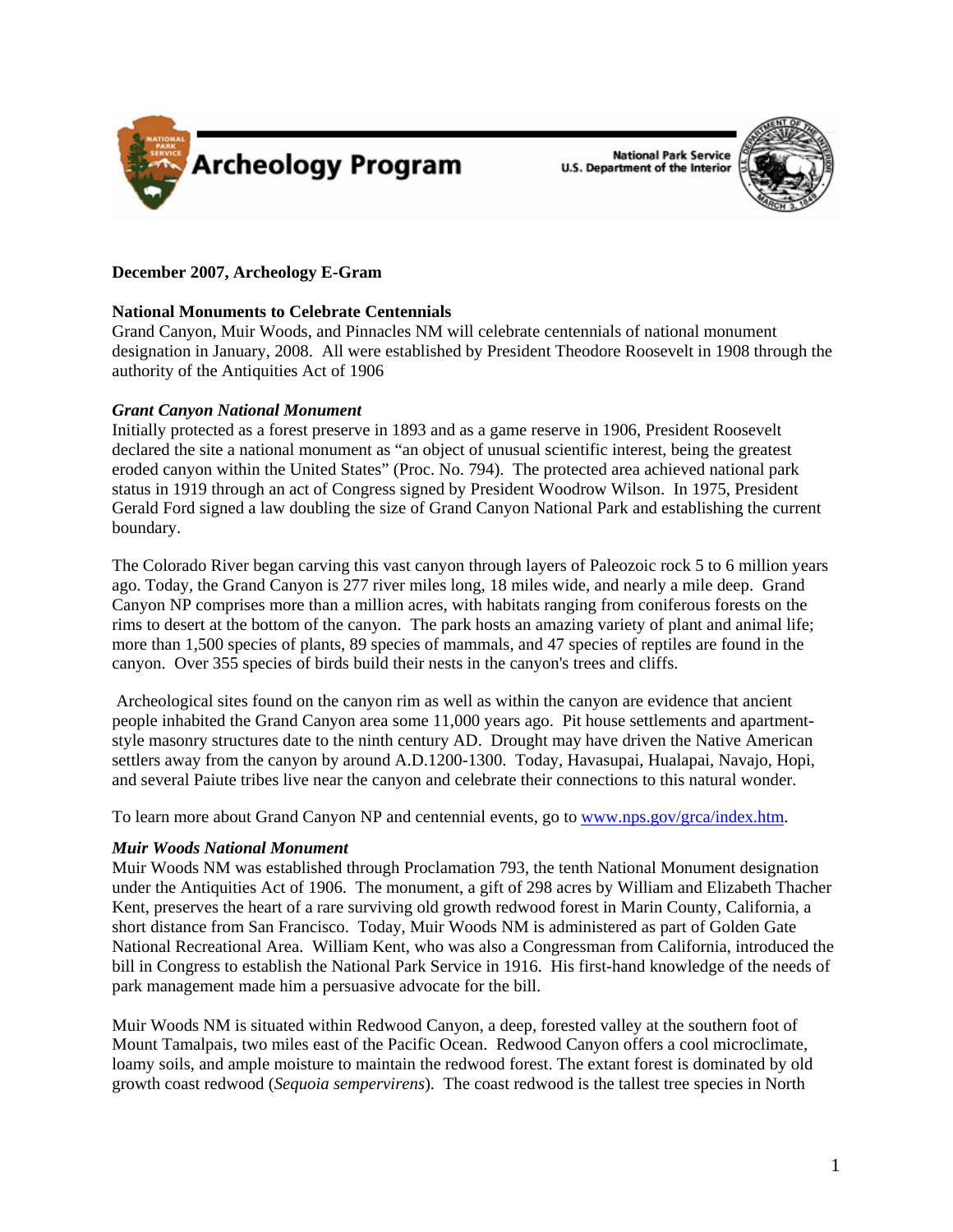America, reaching mature heights well over three hundred feet. Muir Woods was the first forest or biotic resource to be proclaimed a national monument.

The proclamation of Muir Woods as a national monument occurred at the beginning of the federal government's proactive role in the preservation of natural and historic resources. It was the first national monument created through a donation of private land. The proclamation of Muir Woods as a national monument established the precedent at the federal level for private-public partnerships and the land-trust model of natural resource and open space conservation, a tool that is widely applied today. In many ways, Muir Woods NM set the foundation for the land trust model of conservation that is prevalent today, and was cited as legal precedent for the proclamation in 1916 of Lafayette NM (Acadia NP), gifted by Hancock County, Maine, trustees to the Federal government.

To learn more about Muir Woods NM and centennial events, go to [www.nps.gov/muwo/index.htm](http://www.nps.gov/muwo/index.htm)

# *Pinnacles NM*

 Pinnacles NM is located in the Gabilan Mountains, California, also near San Francisco. It was established as a national monument to preserve the beautiful rock formations that gave the monument its name. These formations are associated with the remains of the ancient Neenach volcano. Although known for geological formations, the monument also preserves numerous archeological sites. The area of Pinnacles NM was seasonally occupied by the Chalone and Mutsun peoples, who gathered acorns on the slopes of the rock outcrops in autumn. Pinnacles NM is also a release area for the endangered California condor, making it one of three release areas in the National Park System.

To learn more about Pinnacles NM and centennial events go to [www.nps.gov/pinn/index.htm](http://www.nps.gov/pinn/index.htm)

To learn more about the Antiquities Act, go to [www.nps.gov/archeology/sites/Antiquities/index.htm](http://www.nps.gov/archeology/sites/Antiquities/index.htm).

# **NPS to Renew Archeology Investigation Permit forms with OMB**

A Permit for Archeological Investigations is needed whenever archeological investigations are carried out on Federal lands by non-Federal personnel, either as part of a development project or for research. Within the Department of the Interior, the Departmental Consulting Archeologist oversees the updating and regular review of the application form and the permit form. These forms require OMB approval, because the forms solicit information from the public. In preparation for renewal of OMB approval, the NPS Archeology Program published a 60 day notice of intent to renew both of the forms in the Federal Register in August and invited comments from the public. No comments were received about the forms. The NPS anticipates publishing a 30 day notice of intent to renew the forms in January 2008, in the Federal Register. Anyone wishing to comment on the forms should watch the Federal Register for publication of the notice, and send comments to the addresses within the notice.

To view the 60-day notice of intent to renew approval for the forms, go to <http://a257.g.akamaitech.net/7/257/2422/01jan20071800/edocket.access.gpo.gov/2007/pdf/07-3741.pdf>

# **NPS 2008 Archeological Prospection Workshop**

The NPS 2008 workshop on archaeological prospection techniques "Current Archaeological Prospection Advances for Non-Destructive Investigations in the 21st Century" will be held May 19-23, in Fargo, ND. The workshop will focus on soil magnetism and the effects of plowing on geophysical signatures and site integrity. The workshop will include lectures on the theory of operation, methodology, processing, and interpretation of remote sensing equipment. The field exercises will take place at the Biesterfeldt Site (a proto-historic village site on the Sheyenne River). This will be the eighteenth year of a workshop dedicated to the use of geophysical, aerial photography, and other remote sensing methods as they apply to the identification, evaluation, conservation, and protection of archeological resources across this nation.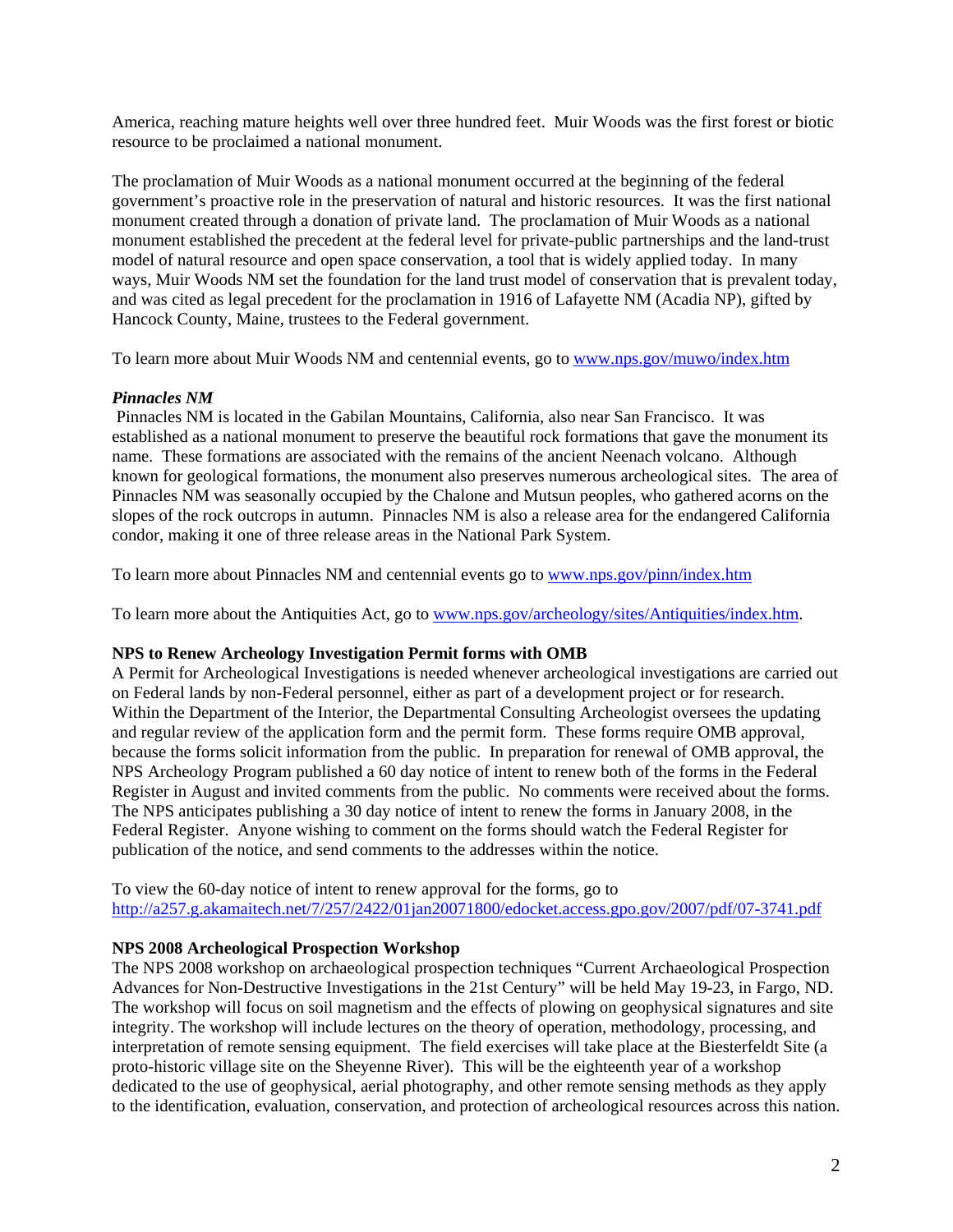Co-sponsors for the workshop include the NPS, the Archaeological Conservancy, Minnesota State University-Moorhead, and the State Historical Society of North Dakota. There is a tuition charge of \$475.00. Application forms and additional information are available at www.cr.nps.gov/mwac. **Contact: Steven L. DeVore, NPS Midwest Archeological Center, Federal Building, Room 474, 100 Centennial Mall North, Lincoln, NE 68508-3873: tel: (402) 437-5392, ext. 141; fax: (402) 437-5098** 

## **Summer NPS Jobs with HABS/HAER/HALS**

The NPS Heritage Documentation Programs (Historic American Buildings Survey/Historic American Engineering Record/Historic American Landscapes Survey), seeks applications from qualified individuals for summer employment documenting historic sites and structures of architectural, engineering and landscape significance throughout the country. Some of these historic sites and structures may be archeological in nature. Duties involve on-site field work and the preparation of measured and interpretive drawings and written historical reports for the HABS/HAER/HALS Collection at the Prints and Photographs Division of the Library of Congress. You may view examples of HDP documentation on the Library of Congress web site at<http://lcweb2.loc.gov/ammem/hhhtml/hhhome.html>

Projects last twelve weeks, beginning in May/June. Salaries range from approximately \$6,000 to approximately \$11,000 for the summer, depending on job responsibility, locality of the project, and level of experience. Applicants must be U.S. citizens. Application forms and detailed information can be found at [www.nps.gov/history/hdp/jobs/summer.htm](http://www.nps.gov/history/hdp/jobs/summer.htm) Applications are due by February 4, 2008 (postmark date).

#### **HAER Maritime Documentation Internship**

The Historic American Engineering Record (HAER) and the Council of American Maritime Museums (CAMM) announce the Maritime Documentation Internship 2008. The internship will permit a student or recent graduate of an architecture or history program, interested in maritime preservation, to work on a HAER maritime documentation project. The intern must be a U.S. Citizen. The selected recipient will receive a stipend of approximately \$6,000 and will work with a HAER team for 12 weeks during the summer. The internship will require research, writing, measuring, or drafting of information about historic maritime resources. Application forms and detailed information can be found at [www.nps.gov/history/hdp/jobs/maritime.htm](http://www.nps.gov/history/hdp/jobs/maritime.htm) Applications are due by February 1, 2008 (postmark date).

# **Contact: Todd Croteau (202) 354-2167.**

## **Archeological Resources in the NPS "Travel Itinerary Series"**

Since 1995, the National Park Service has developed and published a series of travel itineraries to places in the United States, in collaboration with many public and private partners. These travel itineraries highlight thousands of sites that are listed in the National Register of Historic Places and bring them to the attention of anyone interested in learning more about American history, architecture, archeology, engineering, and culture. Many of the travel itineraries were first proposed by local preservation organizations, historical societies, chambers of commerce, city governments, and regional or statewide groups. The organization then worked in partnership with the National Park Service to develop the itinerary.

Each itinerary provides:

- Descriptions of each historic place and its importance in American history;
- Tourist information for historic places open to the public;
- Interactive maps;
- Color and vintage photographs;
- Links to related preservation and tourism web sites.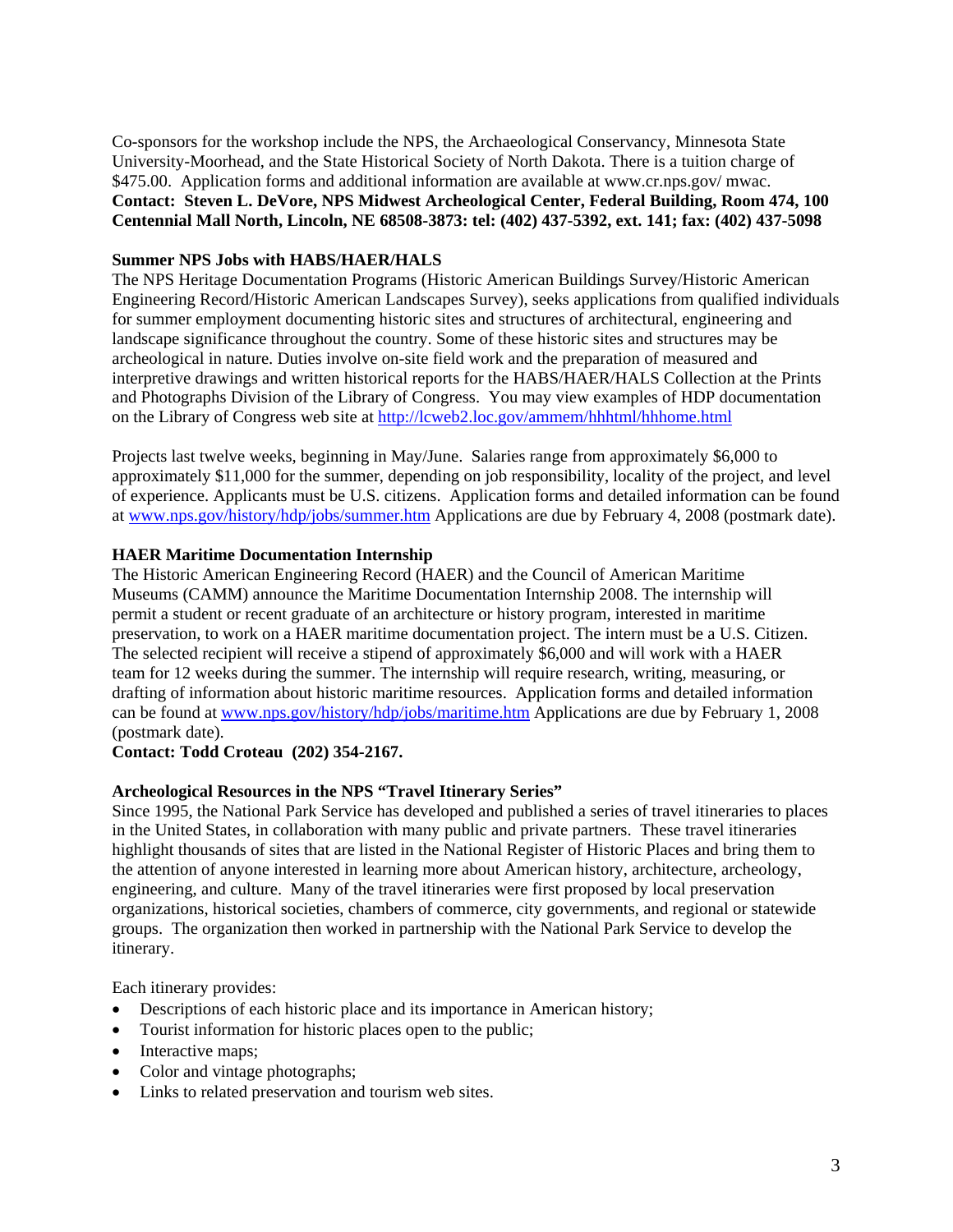To date, a total of 45 travel itineraries have been developed. At least five of these contain archeological destinations. The "American Southwest" travel itinerary contains a wealth of information about Native American pueblos, while the "Florida Shipwrecks" itinerary introduces the traveler to the excitement of maritime archeology. The "James River Plantations" itinerary invites visitors to consider the challenges facing colonists and early settlers in the New World. Lewis and Clark visited Knife River Indian villages in 1804; you can, too, if you follow the "Lewis and Clark Expedition" itinerary. The "Indian Mounds of Mississippi" itinerary is also archeological in nature.

Learn more about The Travel Itinerary Series on the National Register of Historic Places website by going to<http://www.nps.gov/nr/travel/index.htm>.

# **Message from Editorial and Production Staff of Archeology E-Gram**

The Archeology E-Gram endeavors to provide timely and useful information about archeological training, educational resources, and events related to the Federal government. This year the editorial staff developed an informal feature about archeological resources in other programs in the NPS, and "published" news items about archeological resources on the History Program website (June); in HABS/HAER/HALS collections (July); Teaching with Historic Places (September); Teaching with Museum Collections (October); and the Travel Itinerary Series (this issue). We've also started a series of profiles of national monuments celebrating their centennials. If readers have suggestions about other topics or resources to feature please let us know! Contact the editor, Karen Mudar, with your suggestions.

The Archeology E-gram went on the web in 2007! All current and back issues of the E-Gram are posted on the Archeology Program website through the "What's New" page at [www.nps.gov/archeology/NEW.HTM](http://www.nps.gov/archeology/NEW.HTM). Many reports about archeological research in national park units have been incorporated in the "Research in the Parks" web pages (see below).

We have thoroughly enjoyed working with everyone who contributed to the Archeology E-Gram. The production and editorial staff of the Archeology E-Gram hope that you have found the newsletter useful, and wish you and your families all the best for the holidays and for the coming year. Be safe, and don't drive while using a cell phone!

# **Projects in Parks: List of all PiP Reports**

"Projects in Parks" was inaugurated in the Archeology E-Gram in July, 2005. Since then, more than 30 authors have taken E-Gram readers from Alaska to the Virgin Islands as they explore archeological resources in our national parks. A total of 27 "Projects in Parks" reports have been presented through the E-Gram and, in the past year, were posted on the NPS Archeology Program website. We present here a list of 23 reports about projects that took place in national parks, and the newly created URLS. They are also available through the "Research in the Parks" webpage at [www.nps.gov/archeology/sites/npsites.htm](http://www.nps.gov/archeology/sites/npsites.htm) Congratulations and thanks to the many authors who worked with us to bring information about NPS archeology projects to our readers!

| Assateague NS<br>Virginia     | Spain loans artifacts to Assateague Island National Seashore<br>by Karen Mudar<br>www.nps.gov/archeology/sites/npSites/assateague.htm                             |
|-------------------------------|-------------------------------------------------------------------------------------------------------------------------------------------------------------------|
| <b>Buffalo NR</b><br>Arkansas | <b>Archeological Resource Protection at Buffalo National River</b><br>by Cavin Clark<br>www.nps.gov/archeology/pubs/egrams/0708.pdf<br>Scroll down to find story. |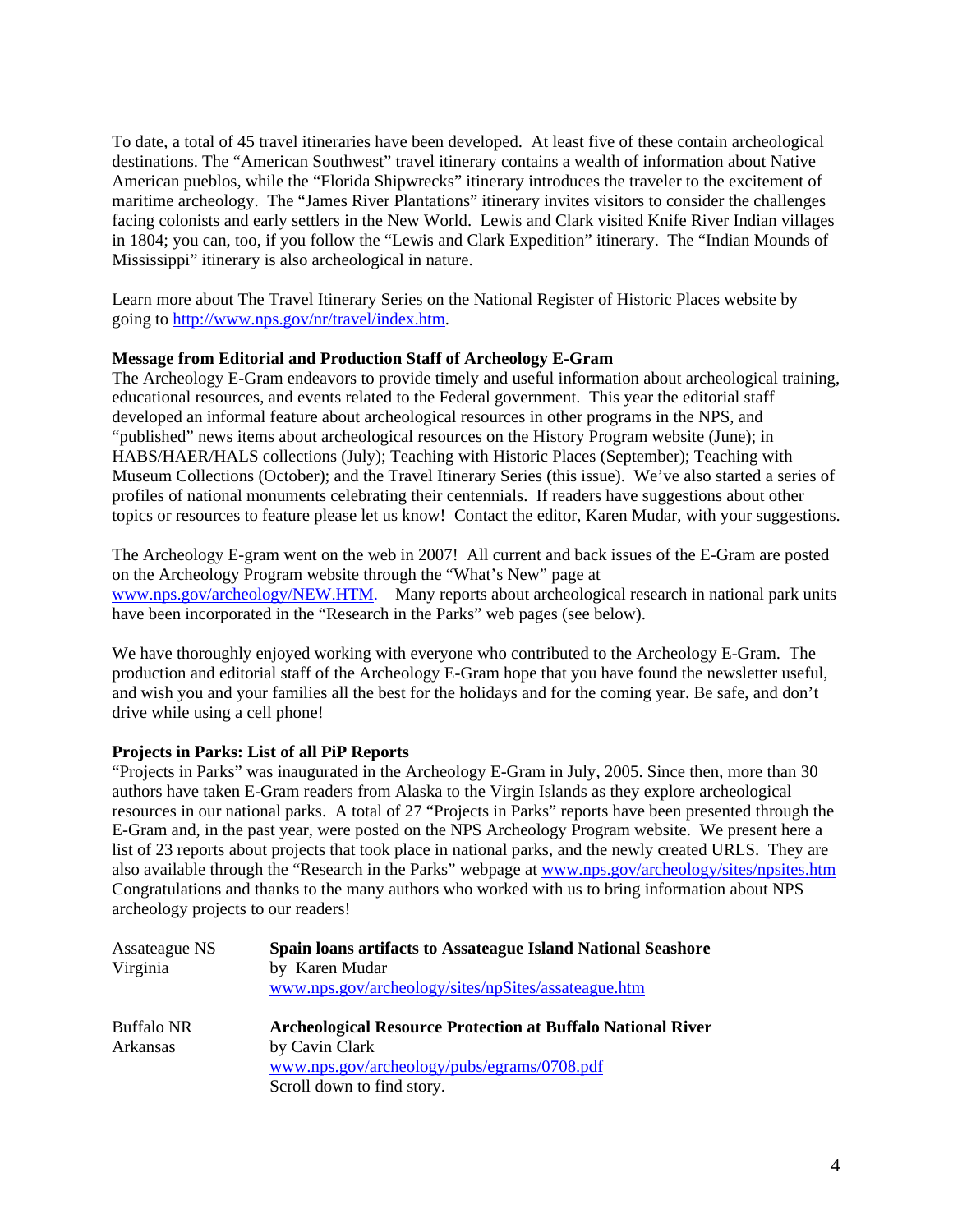| C&O Canal NHP                                  | Stratified Prehistoric Archeological sites in C&O Canal NHP                                                                                                                                                                                         |
|------------------------------------------------|-----------------------------------------------------------------------------------------------------------------------------------------------------------------------------------------------------------------------------------------------------|
| Maryland                                       | by Stuart J. Fiedel and Stephen R. Potter                                                                                                                                                                                                           |
|                                                | www.nps.gov/archeology/sites/npSites/cnoCanal.htm                                                                                                                                                                                                   |
| <b>Canaveral NS</b><br>Florida                 | In Search of Lost Frenchmen: Archaeological Investigations at Canaveral<br><b>NS</b><br>by David M. Brewer and Elizabeth Horvath<br>www.nps.gov/archeology/sites/npSites/canaveral.htm                                                              |
| Cape Krusenstern<br><b>NHP</b><br>Alaska       | <b>Cape Krusenstern Beach Ridge Complex Survey</b><br>by Christopher Young<br>www.nps.gov/archeology/sites/npSites/capeKrusenstern.htm                                                                                                              |
| <b>Chaco Culture NHP</b><br>New Mexico         | <b>Chaco Culture NHP Intentional Site Reburial Program</b><br>by Dabney Ford, Martha Demas, Neville Agnew, Robert Blanchette, Shin<br>Maekawa, Michael Romero Taylor, and Katherine Dowdy<br>www.nps.gov/archeology/sites/npSites/chacoReburial.htm |
|                                                | Chaco Culture NHP and University of Virginia collaborate on the Chaco<br><b>Digital Initiative</b><br>by Karen Mudar, with contributions from Chaco Digital Initiative website<br>www.nps.gov/archeology/sites/npSites/chaco.htm                    |
| <b>Colonial NHP</b><br>Virginia                | <b>Underwater Survey at Colonial NHP</b><br>by Andrew Veech<br>www.nps.gov/archeology/sites/npSites/jamestown.htm                                                                                                                                   |
| Fort Vancouver<br><b>NHS</b><br>Washington     | <b>Ceramic Analysis at Fort Vancouver NHS</b><br>by Robert J. Cromwell<br>www.nps.gov/archeology/sites/npSites/FOVACeramics.htm                                                                                                                     |
| Harpers Ferry NHP<br>West Virginia             | Archeology at the U.S. Armory, Harpers Ferry NHP<br>by Andrew Lee<br>www.nps.gov/archeology/sites/npSites/harpersFerry.htm                                                                                                                          |
| Pennsylvania                                   | Independence NHP Independence NHP Archeology at Franklin Court<br>by Patrice L. Jeppson<br>www.nps.gov/archeology/sites/npSites/franklinCourt.htm                                                                                                   |
| Katmai NH&P<br>Alaska                          | <b>Brooks River Cutbank Project</b><br>by Barbara Bundy<br>www.nps.gov/archeology/sites/npSites/brooksRiverCutbank.htm                                                                                                                              |
|                                                | Katmai NP&P Archeologists Excavate Alagnak Village<br>by Barbara Bundy<br>www.nps.gov/archeology/sites/npSites/alagnak.htm                                                                                                                          |
| Kings Mountain<br><b>NMP</b><br>South Carolina | Battlefield Archeology at Kings Mountain NMP, South Carolina<br>by John E. Cornelison Jr. and George S. Smith<br>www.nps.gov/archeology/sites/npSites/kingsMtn.htm                                                                                  |